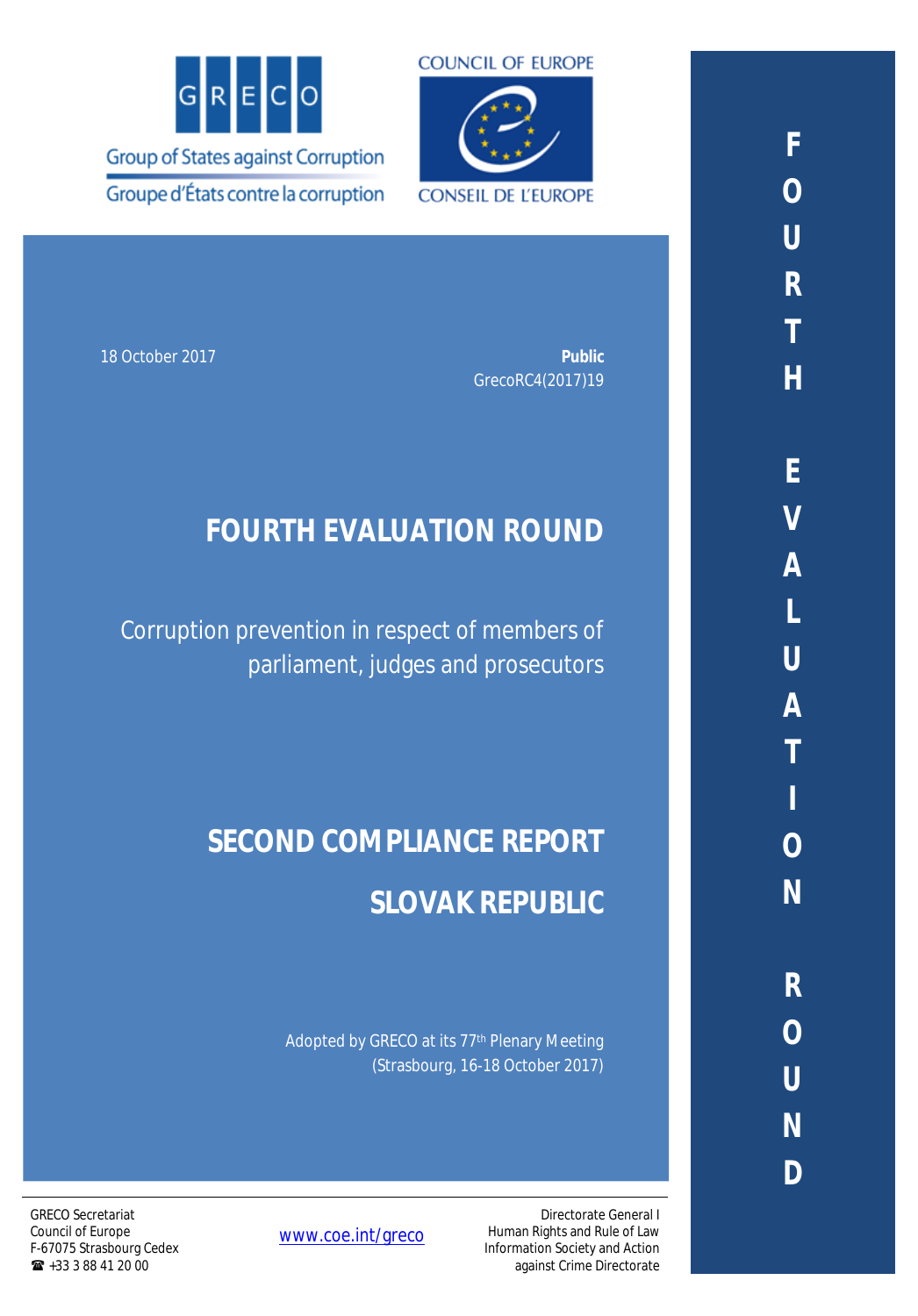### **I. INTRODUCTION**

- 1. The Second Compliance Report assesses the measures taken by the authorities of the Slovak Republic to implement the recommendations issued in the Fourth Round Evaluation Report on the Slovak Republic (cf. paragraph 2) covering "Corruption prevention in respect of members of parliament, judges and prosecutors".
- 2. The Fourth Round Evaluation Report on the Slovak Republic was adopted at GRECO's 61st Plenary Meeting (18 October 2013) and made public on 6 November 2014, following authorisation by the Slovak Republic [\(Greco Eval IV Rep \(2013\)](https://rm.coe.int/16806ca488)   $2E$ ). The Fourth Round Compliance Report was adopted by GRECO at its 69<sup>th</sup> Plenary Meeting (16 October 2015) and made public on 12 November 2015, following authorisation by the Slovak Republic ([Greco RC-IV \(2015\) 7E](https://rm.coe.int/16806ca50e)).
- 3. As required by GRECO's Rules of Procedure, the Slovak authorities submitted a Situation Report with additional information regarding actions taken to implement the 15 pending recommendations that, according to the Compliance Report, had been partly or not implemented. This report was received on 11 May 2017 and served, together with the information submitted subsequently, as a basis for the Second Compliance Report.
- 4. GRECO selected Romania and Germany to appoint Rapporteurs for the compliance procedure. The Rapporteurs appointed were Mr Andrei FURDUI on behalf of Romania and Mr Markus BUSCH on behalf of Germany. They were assisted by GRECO's Secretariat in drawing up this Second Compliance Report.

#### **II. ANALYSIS**

5. It is recalled that GRECO, in its Evaluation Report, had addressed 16 recommendations to the Slovak Republic. In the subsequent Compliance Report, GRECO concluded that recommendation vii had been implemented satisfactorily, recommendations ii, iii, iv, vi, viii, ix, xii, xiv, xv and xvi had been partly implemented and recommendations i, v, x, xi and xiii had not been implemented. Compliance with the 15 pending recommendations is dealt with below.

*Corruption prevention in respect of members of parliament*

6. By way of introduction, the authorities of the Slovak Republic refer to the parliamentary elections of 5 March 2016 and the new spectrum of political parties with seats in the National Council. The working group established under the previous legislature to implement GRECO recommendations had been dissolved and a new inter-parliamentary Working Group was formed for the same purpose on 12 October 2017. Different possibilities on how to implement the recommendations, such as the adoption of a Code of Conduct for MPs, amendment of the Constitutional Law on the Protection of Public Interest in the Performance of Office by Public Officials or the adoption of a new law on lobbying, are being considered. In spite of some efforts, progress is still limited. The authorities underline that the recommendations addressed to MPs touch on sensitive areas and implementing them will require a constitutional majority (three-fifths vote), e.g. to amend the Constitutional Act on the Protection of Public Interest in the Performance of Offices by Public Officials.

#### **Recommendation i.**

7. *GRECO recommended that the transparency of the legislative process be further improved by introducing appropriate standards and providing guidance to members*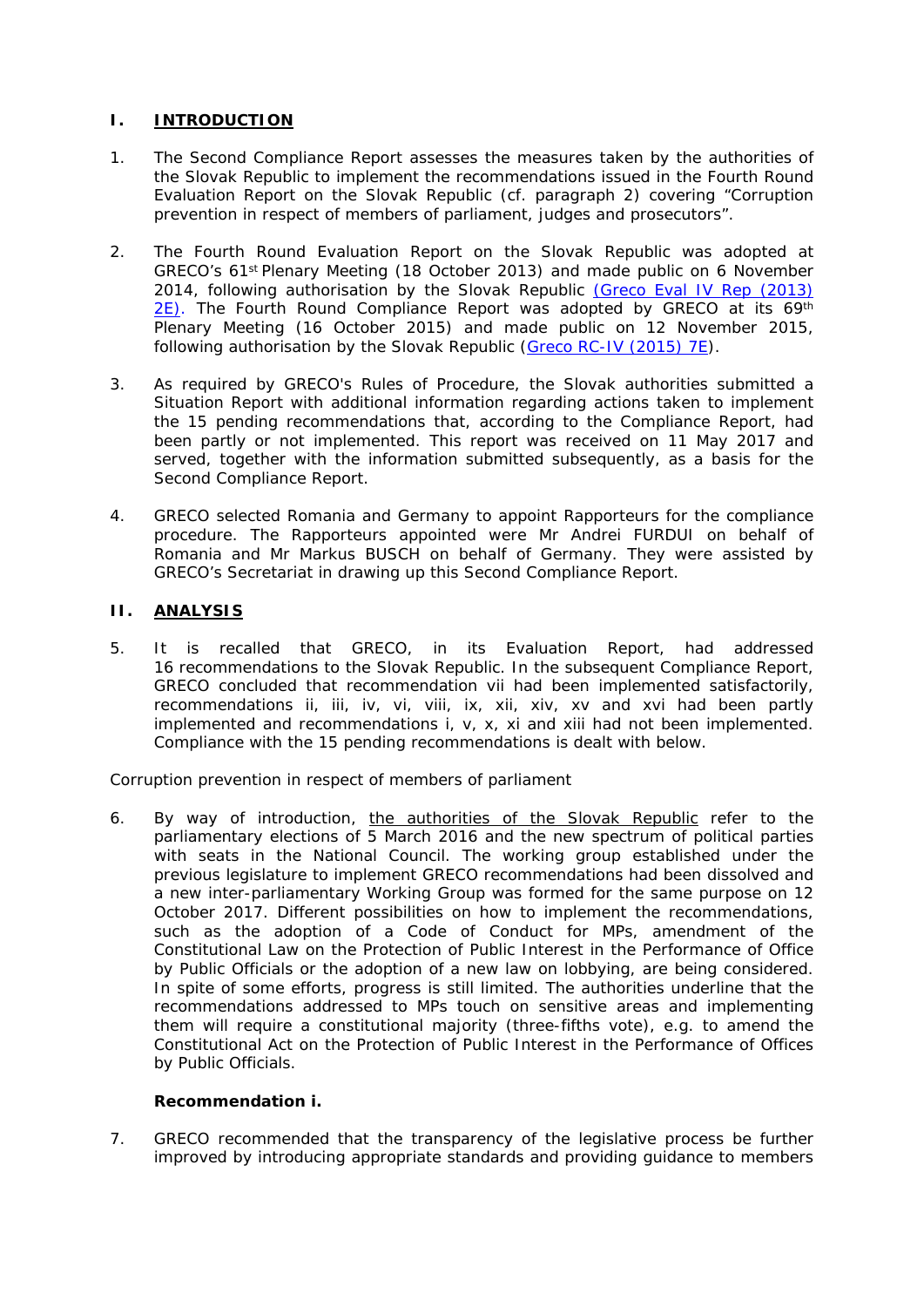*of Parliament on dealing with lobbyists and those third parties whose intent is to sway public policy on behalf of partial interests.* 

- 8. This recommendation was considered not implemented in the Compliance Report. GRECO had taken note of attempts made between 2012 and 2015 to introduce a law on lobbying, which were not supported in the National Council. It had also welcomed the preparation of a draft Code of Ethics for MPs incorporated into a bill amending the Council's Rules of Procedure, which contained an article on transparency in office. GRECO had recalled that the recommendation addressed the interaction of MPs with third parties and, in particular, a lack of standards on appropriate conduct, a lack of clarity on the concept of lobbying and the vulnerability to inappropriate lobbying activities during the informal, closed decision-making phase following initial public consultations on draft laws. The draft Code of Ethics did not deal with those issues, but rather with the transparent use of procedures and funds. GRECO had furthermore stressed that the recommendation required not only the introduction of standards, it also called for appropriate guidance to MPs.
- 9. The authorities recall that, between 31 May 2013 and 23 September 2016, seven draft laws, authored by MPs belonging to the opposition and meant to address the recommendation, were submitted to the National Council, albeit without success. Therefore, alternative approaches are currently being sought.
- 10. On 26 October 2015, the National Council organised, together with VIA IURIS, a non-governmental organisation, a public discussion on "Legislative procedure". It was hosted by the Deputy Chair of the Constitutional and Legal Affairs Committee of the National Council and included as keynote speakers the former judge of the Constitutional Court, the head of the Legislative Division of the Ministry of Justice as well as practising lawyers and experts from civil associations. A motion to amend the Rules of Procedure of the National Council to improve transparency of the legislative process was the core subject of the debate. The authorities reiterate the need to garner support from the widest political spectrum to attain progress under this recommendation.
- 11. The authorities further inform that new Act No. 400/2015 Coll. on "Creating of Legal Regulations and on Collection of Laws" entered into force on 1 January 2017. The law regulates the procedure to be followed while drafting and adopting new legal acts.
- 12. GRECO underscores the absence of tangible developments. Although the adoption of a new Act on Legal Regulations is a welcome step, there is no evidence that it has any effect on or consequences for the issues covered by the recommendation.

#### 13. GRECO concludes that recommendation i remains not implemented.

**Recommendation ii.**

- 14. *GRECO recommended that (i) a Code of Conduct for members of the National Council be adopted (including guidance on the prevention of conflicts of interest, acceptance of gifts and other advantages, misuse of official position and asset declarations) and be made publicly available; and (ii) the Code be properly enforced (via a supervisory mechanism and sanctions) and accompanied by dedicated training, advice and counselling.*
- 15. This recommendation was assessed as partly implemented in the Compliance Report. GRECO had taken note of the draft Code of Ethics for MPs (cf. paragraph 8) comprising ten articles (on ethical principles, conflicts of interest, the acceptance of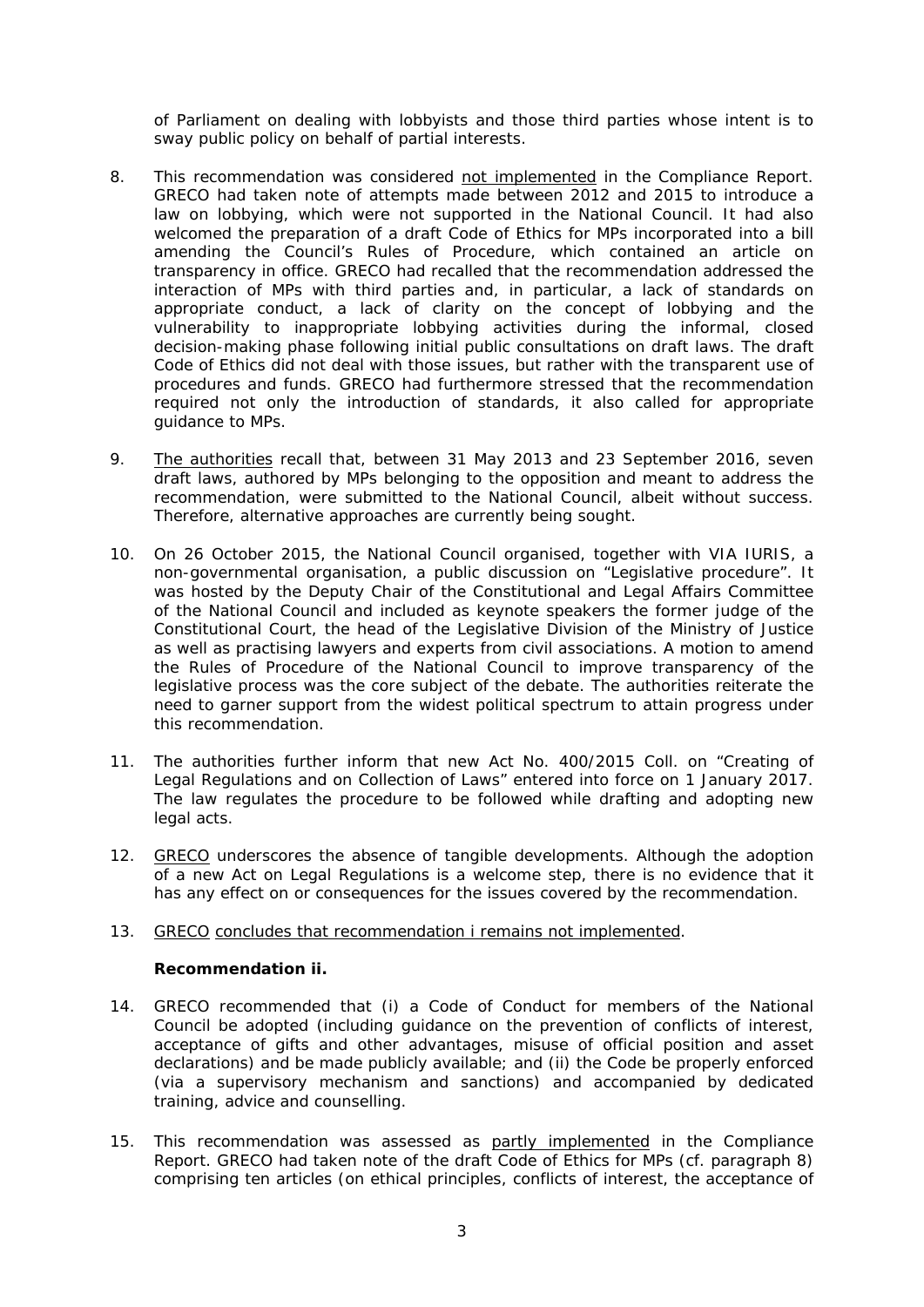gifts and other benefits, the declaration of property and financial situation, transparency in the discharge of office, relations with employees of the Chancellery of the National Council and procedure in case of breaches). The draft appeared to tackle the elements covered by the recommendation with the exception of supervision, training, advice and counselling. Once adopted, it was intended that the Code be appended to the Rules of Procedure of the National Council.

- 16. The authorities state that, on 26 November 2015, the National Council amended its Rules of Procedure which became effective on 1 January 2016. New Section 9a reads: "While performing his/her functions, a Member of Parliament is obliged to behave in accordance with the principles of just conduct and morals and to observe the Constitution, laws and Code of Ethics of Member of Parliament that may be adopted by the National Council by a resolution". This amendment thus establishes a legal basis for adopting a Code of Ethics. Additionally, revised Sections 135(d) and 139(4) of the Rules have introduced MPs' liability for breaches of the Code. The authorities stress that the draft Code of Ethics has been prepared and, once endorsed by the new inter-parliamentary Working Group (cf. paragraph 6), it will be transmitted to the National Council for formal adoption.
- 17. GRECO welcomes the revision of the Rules of Procedure of the National Council. The legal basis for adopting a Code of Ethics for MPs and for holding MPs liable for breaches has thus been established. The authorities are urged to accelerate the procedure for its adoption and to provide training, advice and counselling to MPs, as envisaged by the second part of the recommendation.
- 18. GRECO concludes that recommendation ii remains partly implemented.

**Recommendations iii and iv.**

- 19. *GRECO recommended:*
	- *that rules specific to the National Council be elaborated on the acceptance of gifts, hospitality and other benefits by parliamentarians and that internal procedures for valuation, reporting and return of unacceptable gifts be set out (recommendation iii);*
	- *to further develop and refine the financial disclosure regulations applicable to members of Parliament in order to include the regular notification of financial interests, partnerships, other business arrangements, domestic and foreign travel paid by third persons as well as benefits, hospitality and sponsorship obtained from domestic and foreign entities above a certain threshold (recommendation iv).*
- 20. Both recommendations were qualified as partly implemented in the Compliance Report. With respect to recommendation iii, reference had been made to article 4 of the draft Code of Ethics for MPs, which contained a general prohibition on MPs accepting gifts and other benefits that would interfere with their independence and impartiality and provided for an obligation to register gifts valued at more than 100€ in a dedicated register kept by the Parliamentary Committee on Incompatibility with Functions. As to recommendation iv, article 5 of the draft Code dealt with declarations of assets, functions, employment and activities as foreseen in the Constitutional Act on the Protection of Public Interest in the Performance of Offices by Public Officials. The draft bill amending the Constitutional Act had been submitted to the National Council on 28 August 2015. It contained *inter alia*  provisions on more precise reporting of the assets of officials (including MPs), in particular with regard to their structure and completeness (e.g. details of functions,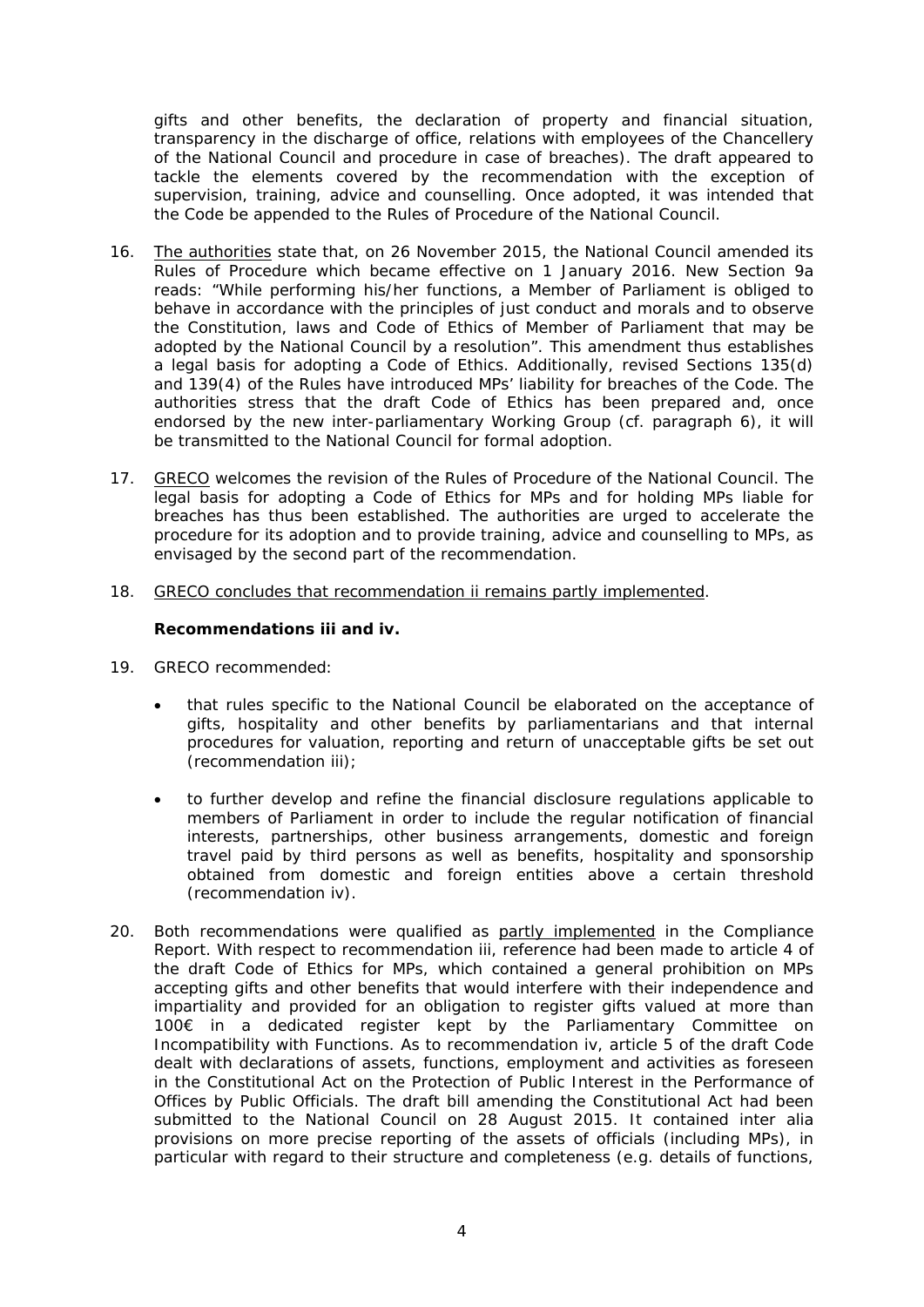jobs, activities, financial standing, loans and donations). GRECO had concluded that the two bills seemed to address the concerns underlying the recommendations.

- 21. With respect to recommendation iii, the authorities now again refer to the draft Code of Ethics for MPs and its provisions on "accepting gifts and other benefits". As for recommendation iv, the feasibility of revising the Constitutional Act on the Protection of Public Interest in the Performance of Offices by Public Officials is still to be assessed by the inter-parliamentary Working Group once it has been formed (cf. paragraph 6).
- 22. GRECO takes note of the lack of progress compared to the situation described in the Compliance Report and concludes that recommendations iii and iv remain partly implemented.

**Recommendation v.**

- 23. *GRECO recommended that the supervision and enforcement of rules on conflicts of interest, asset declarations and other duties and restrictions applicable to members of Parliament under the Constitutional Act on the Protection of Public Interest in the Performance of Offices by Public Officials be strengthened, notably, by revising the mandate and attributing supplementary human and material resources to the Committee on the Incompatibility of Functions of the National Council.*
- 24. This recommendation was qualified as not implemented in the Compliance Report. The way to respond to the recommendation was still under discussion: instead of amending the Constitutional Act on the Protection of Public Interest in the Performance of Offices by Public Officials, consideration was being given to dealing with the issues at stake in an ordinary law.
- 25. The authorities have not provided new relevant information in respect of this recommendation.
- 26. GRECO concludes that recommendation v remains not implemented.

*Corruption prevention in respect of judges*

**Recommendation vi.**

- 27. *GRECO recommended that decisions to remove court presidents be reasoned, that they follow appropriate removal proceedings and are made subject to judicial review.*
- 28. This recommendation was considered partly implemented in the Compliance Report. GRECO had welcomed a ruling of the Constitutional Court that the absence of procedural guarantees and of judicial review in decisions to remove court presidents was unconstitutional. As regards Section 38 para. 5 of the Act on Courts, as amended, GRECO had been satisfied that removal decisions had to be reasoned and were subject to judicial review by the Supreme Court. Concerning removal proceedings, the guarantees provided by the control procedure appeared appropriate. However, in exceptional circumstances, this control procedure was not followed and there was no written obligation on the minister to hear the court president before taking the removal decision.
- 29. The authorities now state that no new legislation has been passed since October 2015 and that, in their view, the Compliance Report had confused the removal procedure of court presidents with the one applicable to judges at large.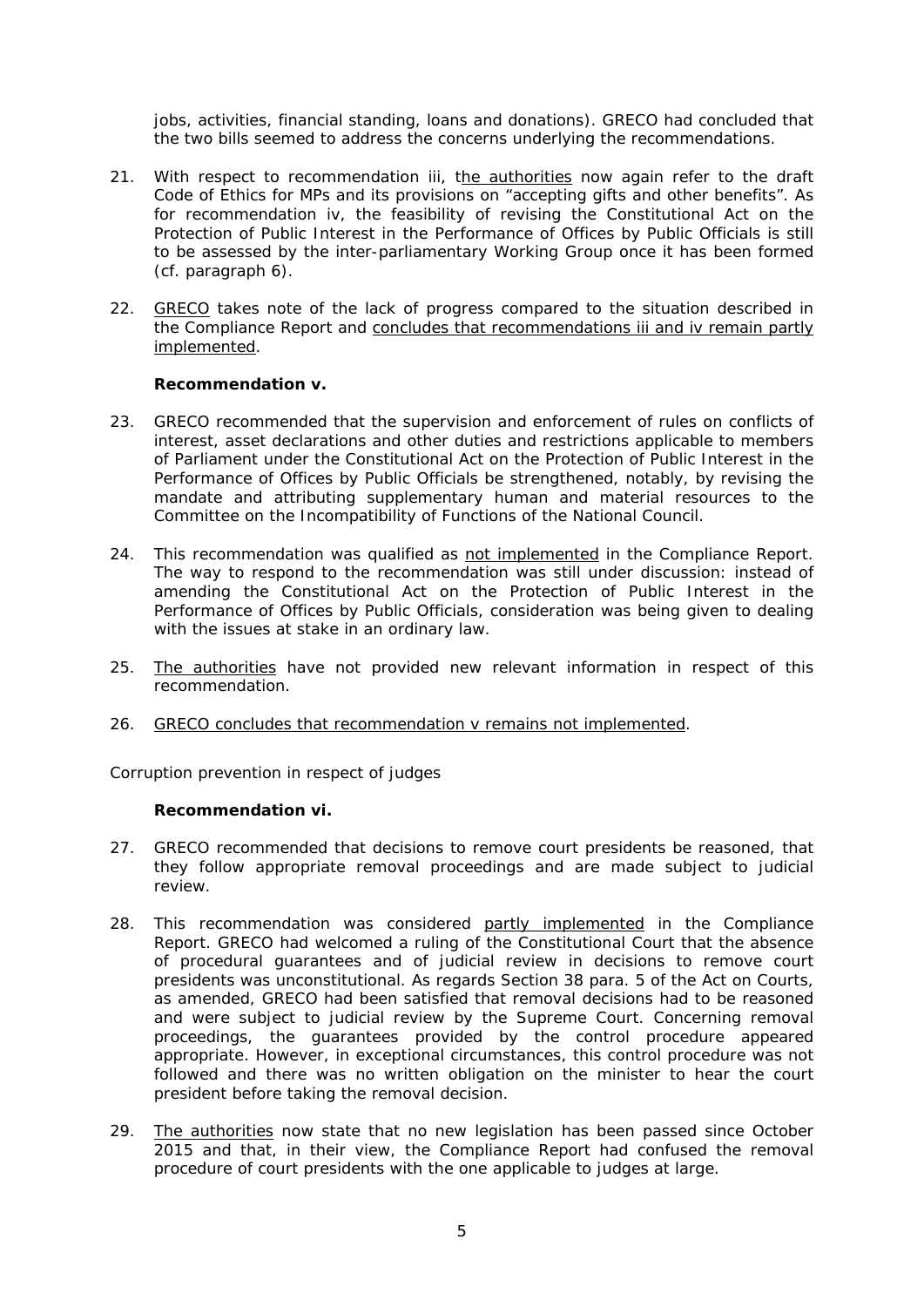- 30. The removal of court presidents is regulated by the Act on Courts, as amended in 2014 (i.e. subsequent to the adoption of the Evaluation Report), and the Act on Control in State Administration. Depending on the results of a court president's work<sup>1</sup>, s/he may be removed by the Minister of Justice<sup>2</sup> on the proposal of the Judicial Council, the Judicial Board of the respective court or a president of a higher instance court. The Minister can remove a court president without a proposal if the court president does not perform his/her duties as established in the Act on Courts. Such a decision must be reasoned and can be challenged before an administrative court. Since 2012, a court president has never been removed without reason. The authorities stress that, on the basis of the Act on Control in State Administration, the Minister is to consult the court president when formulating reasons for his/her removal.
- 31. The other removal procedure is triggered by a judge's, including a court president's misconduct. In such cases, the Minister of Justice is to await the outcome of criminal proceedings for a criminal offence, of administrative proceedings for a minor offence, or of disciplinary proceedings for a disciplinary breach. In principle, the Minister's decision is taken on the basis of the competent body's decision, i.e. law enforcement authorities, administrative authorities, or disciplinary boards deciding on disciplinary delicts. Pursuant to the Act on Judges and Lay Judges, as amended, the Minister of Justice can ask a disciplinary board to suspend the holder of a judicial function pending its decision and it is not the Minister but the board, which consists of judges, that decides on suspension.
- 32. The authorities add that where a court president is being removed, a distinction is to be made each time as to whether s/he has committed the offence as a judge or as court president. Pursuant to the Act on Courts, a court president may be removed without proposal only if s/he does not perform the duties of president as established by law. In all situations, a court president is entitled to appeal the Minister's decision within 15 days.
- 33. GRECO appreciates the authorities' clarifications as regards the nuances of the two distinct removal procedures applicable to court presidents. It confirms that the recommendation only covers the first of the two procedures mentioned above and intends to address situations where court presidents are removed for maladministration of courts, not for misconduct in their judicial function. GRECO is satisfied that decisions to remove court presidents must be reasoned and made subject to judicial review. In this light, it concludes that the underlying concerns of the recommendation have been met.
- 34. GRECO concludes that recommendation vi has been implemented satisfactorily.

**Recommendations viii and ix.**

- 35. *GRECO recommended:*
	- *that (i) the "Principles of Judicial Ethics" be revised and further developed so as to provide more precise guidance to all judges on the expected conduct, judicial integrity and corruption prevention, and (ii) the proper application of the "Principles" be ensured (via a supervisory mechanism and sanctions) and accompanied by dedicated training, advice and counselling (recommendation viii);*

<sup>1</sup> The duties of a court president and vice-president are defined in Section 42 of the Act on Courts.

<sup>2</sup> It is recalled that, pursuant to Section 35 of the Act on Courts, court presidents are appointed by the Minister of Justice for 5 years following a specific recruitment procedure. The same person can be reappointed repeatedly.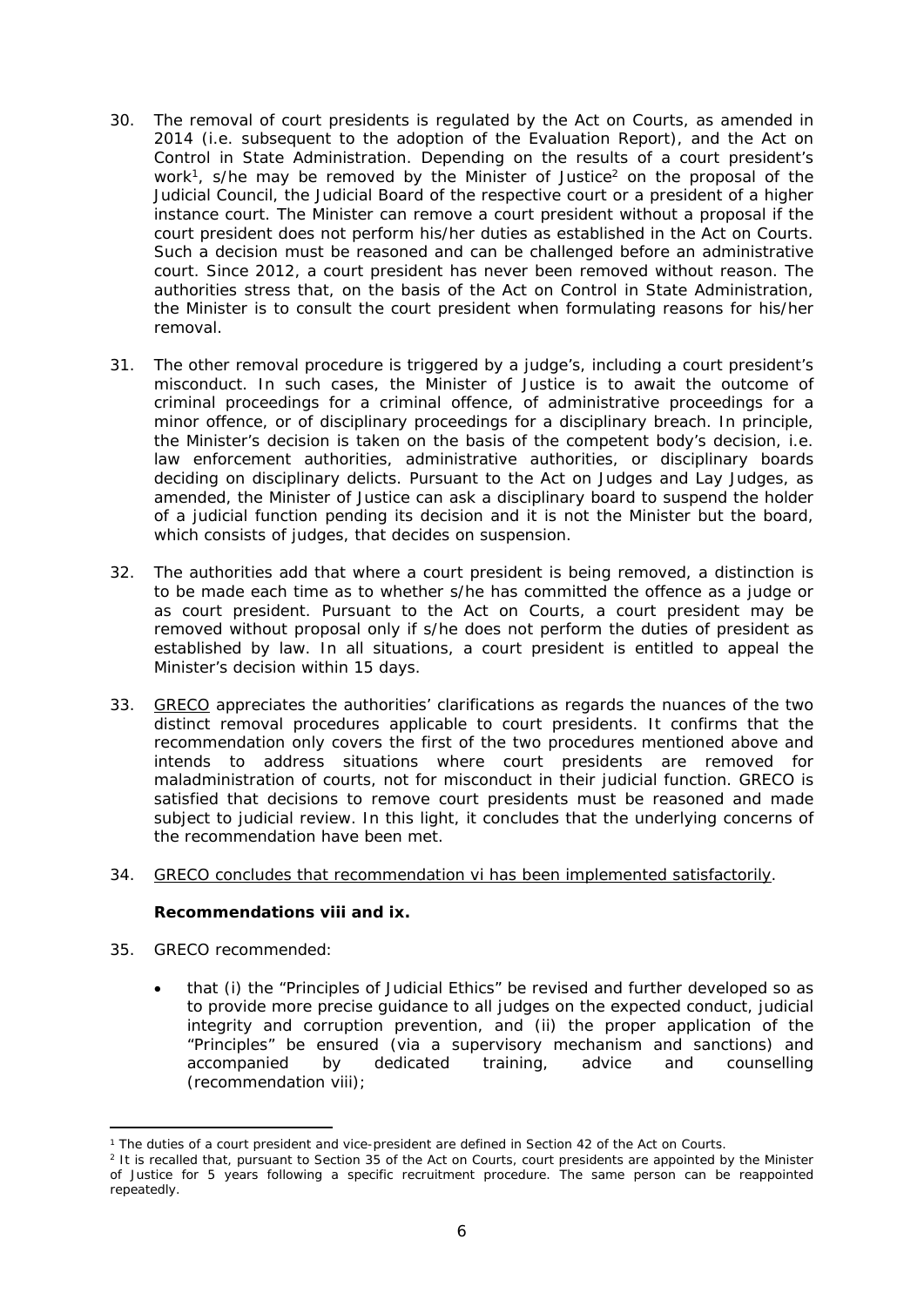- *that a focused policy for preventing and managing conflicts of interest and corruption risks within the judiciary be elaborated and properly enforced (recommendation ix).*
- 36. Recommendation viii was considered partly implemented in the Compliance Report. GRECO had taken the view that the amendment of the Constitution according to which the adoption of principles of judicial ethics was within the sole competence of the Judicial Council, together with the bodies of judicial self-administration – instead of being subject to the agreement of the Minister of Justice as was the case previously – was a positive development. The broad debate that was going on among judges around the draft "Principles of Judicial Ethics" was also to be welcomed. GRECO had hoped that these moves would lead to an improved text, providing precise guidance on judges, as required by the first part of the recommendation. As regards its second part, GRECO had noted that the mechanisms for ensuring compliance with the future "Principles of Judicial Ethics" were still subject to a wide debate. Yet, the state of play concerning this text was addressed during the training sessions for judges on professional ethics that had been on-going since the adoption of the Evaluation Report. GRECO had taken the view, therefore, that the promotion of the "Principles of Judicial Ethics", which was one of the objectives of the second part of the recommendation, was already underway.
- 37. As for recommendation ix, it was categorised as partly implemented in the Compliance Report. GRECO had welcomed the preparation by the Minister of Justice of the Action Plan on the prevention of corruption and conflicts of interest in the judiciary.
- 38. The authorities now report that the Judicial Code of Conduct was adopted by the Judicial Council of the Slovak Republic on 17 December 2015 and that the oath of office taken by judges *inter alia* includes a pledge to abide by the Code when exercising judicial function. The Judicial Council assures general supervision over the Code's application and is responsible for ensuring that interpretation is up to date and uniform. The Council can: 1) make statements on the interpretation of the principles of judicial ethics on the proposal of a judge, a person authorised to initiate a disciplinary procedure in respect of a judge, or on the proposal of a disciplinary board; and 2) answer specific queries and resolve judges' ethical dilemmas. The Code provides that the Council's opinions and recommendations are to be published on the official website. The Council is moreover competent to exercise "public control of the judiciary" and "supervisory competences", namely: 1) "take measures to strengthen the public confidence in the judiciary" $3$ ; 2) "evaluate information on action by a judge which is incompatible with the requirements of judicial competence, obtained from the courts, other public authorities or detected based on its own activities" $4$ ; 3) "propose to the President of the Judicial Council to initiate disciplinary proceedings"<sup>5</sup>; and 4) express an opinion on proposals for generally binding legal regulations setting out the organisation of the judiciary, proceedings before courts and the status of judges<sup>6</sup>. Directive No. 1/2016 governing the procedure of the Judicial Council in the exercise of competence in the field of general supervision and ethics of judges was adopted on 28 November 2016. It supplements the Code and contains additional interpretative rules<sup>7</sup>.

<sup>3</sup> Section 3a of the Act on the Judicial Council

<sup>4</sup> Section 3b of the Act on the Judicial Council

<sup>5</sup> Ibid.

<sup>6</sup> Section 4 par. 1 letter f) of the Act on the Judicial Council

<sup>7</sup> With regard to better interpretation, the Directive specifies, for example, that consolidation of the interpretation of the principles of judicial ethics on the basis of submitted documents and information provided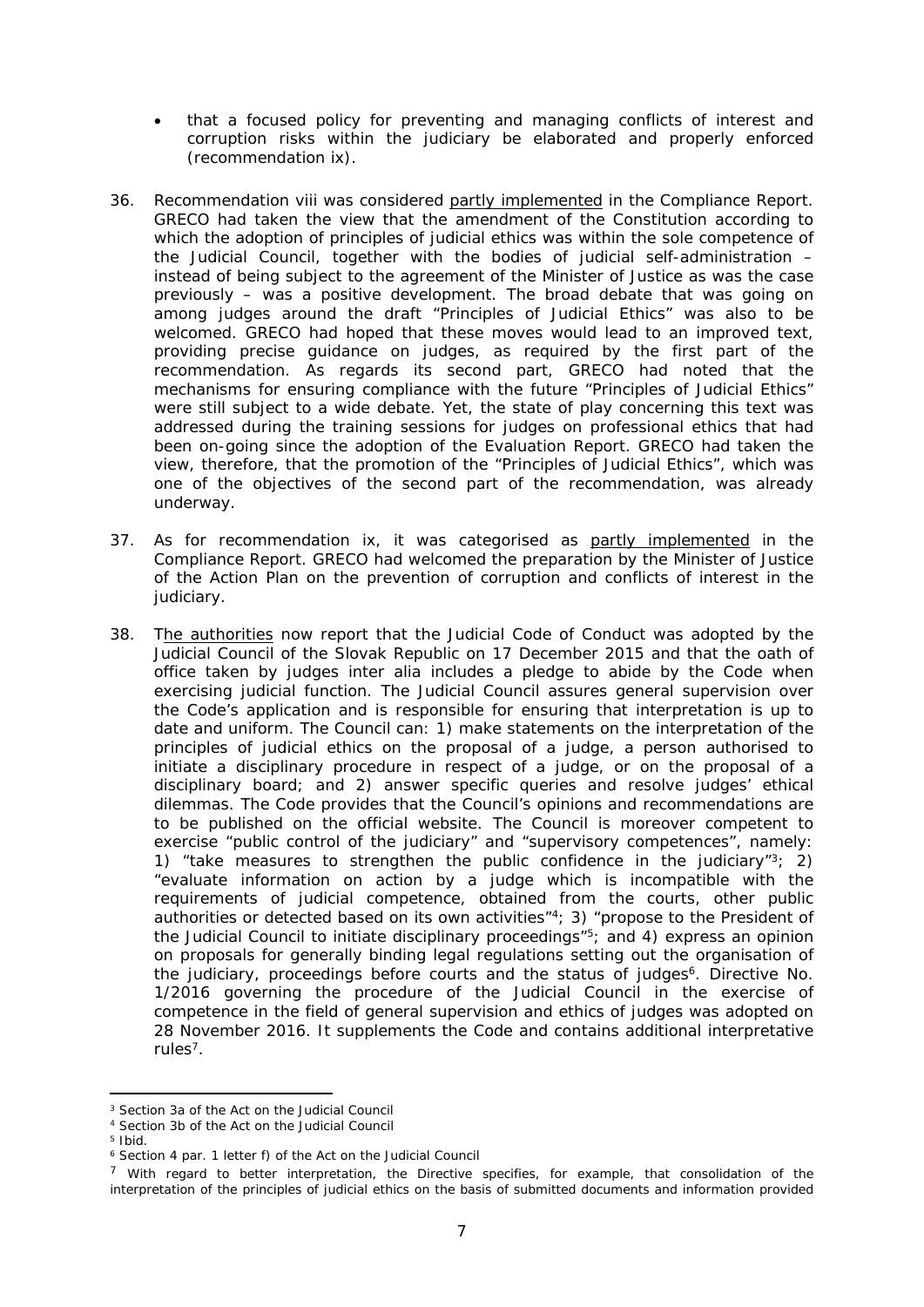- 39. Since the adoption of the Code, one ethical dilemma has been brought to the attention of and discussed by the Judicial Council that pertained to the membership of court presidents and vice-presidents in the Judicial Council's composition. The authorities state that the Judicial Code of Conduct has been integrated into a training programme for judicial candidates run by the Judicial Academy. The training sessions last four days and are held four times per year. One training is dedicated entirely to ethical principles. In October 2017, a seminar on judicial (and prosecutorial) ethics will be held for judges and prosecutors.
- 40. The authorities also submit that a draft Strategic Plan on Corruption and Conflicts of Interest Prevention within the Ministry of Justice is undergoing final internal assessment. Its goals are transparency, economic handling of public funds, strengthening of the relationship with civil society and reduction of risks of corruption. The Plan establishes competences *inter alia* for employees responsible for controlling activities, one of their competencies being control of corruption risk fields and their evaluation. A map of corruption risks is attached to the Plan as a tool for identifying and minimising such risks. Once adopted, the Plan will be subject to regular evaluation.
- 41. GRECO welcomes the elaboration of the new Judicial Code of Conduct. The Code outlines the general principles and some specific rules of ethical comportment, and establishes safeguards and mechanisms for the respect of judicial ethics. While representing a sound framework, the Code, in GRECO's view, is worded in too general terms and remains to be complemented by detailed "interpretation rules" to be adopted by the Judicial Council<sup>8</sup> so as to give explanations and concrete examples of actual and potential conflicts of interest derived from practice.
- 42. As for recommendation ix, GRECO acknowledges that the combination of the new rules, including the Judicial Code of Conduct, and the new supervisory and advisory and counselling functions attributed to judicial self-government bodies, including notably the Judicial Council, and professional associations of judges, amount to a dedicated and focused policy for preventing and managing conflicts of interest and corruption risks within the judiciary, as is required by recommendation ix.
- 43. GRECO concludes that recommendation viii has been partly implemented and recommendation ix has been implemented satisfactorily.

**Recommendation x.**

- 44. *GRECO recommended establishing an obligation to declare liabilities (e.g. debts and loans) and gifts above a certain value on those judges who are not covered by the Constitutional Act on the Protection of Public Interest in the Performance of Offices by Public Officials.*
- 45. This recommendation was assessed as not implemented in the Compliance Report. GRECO had been informed that a Ministry of Justice working group had recommended to include an obligation for judges to declare liabilities and gifts in the Act on Judges and Lay Judges (AJLJ). However, it was clear that Parliament would not have time to approve relevant changes as parliamentary elections would be held in March 2016.
- 46. The authorities now report that amendments to the AJLJ were adopted by the National Council and entered into force on 1 July 2017. These introduced a requirement for judges to report liabilities in amounts exceeding 6 600€. According

by competent authorities of the judiciary in relation to decisions made in the exercise of their powers, will be carried out by the Judicial Council once a year.

<sup>&</sup>lt;sup>8</sup> See Article VI, paragraph 4) of the Code.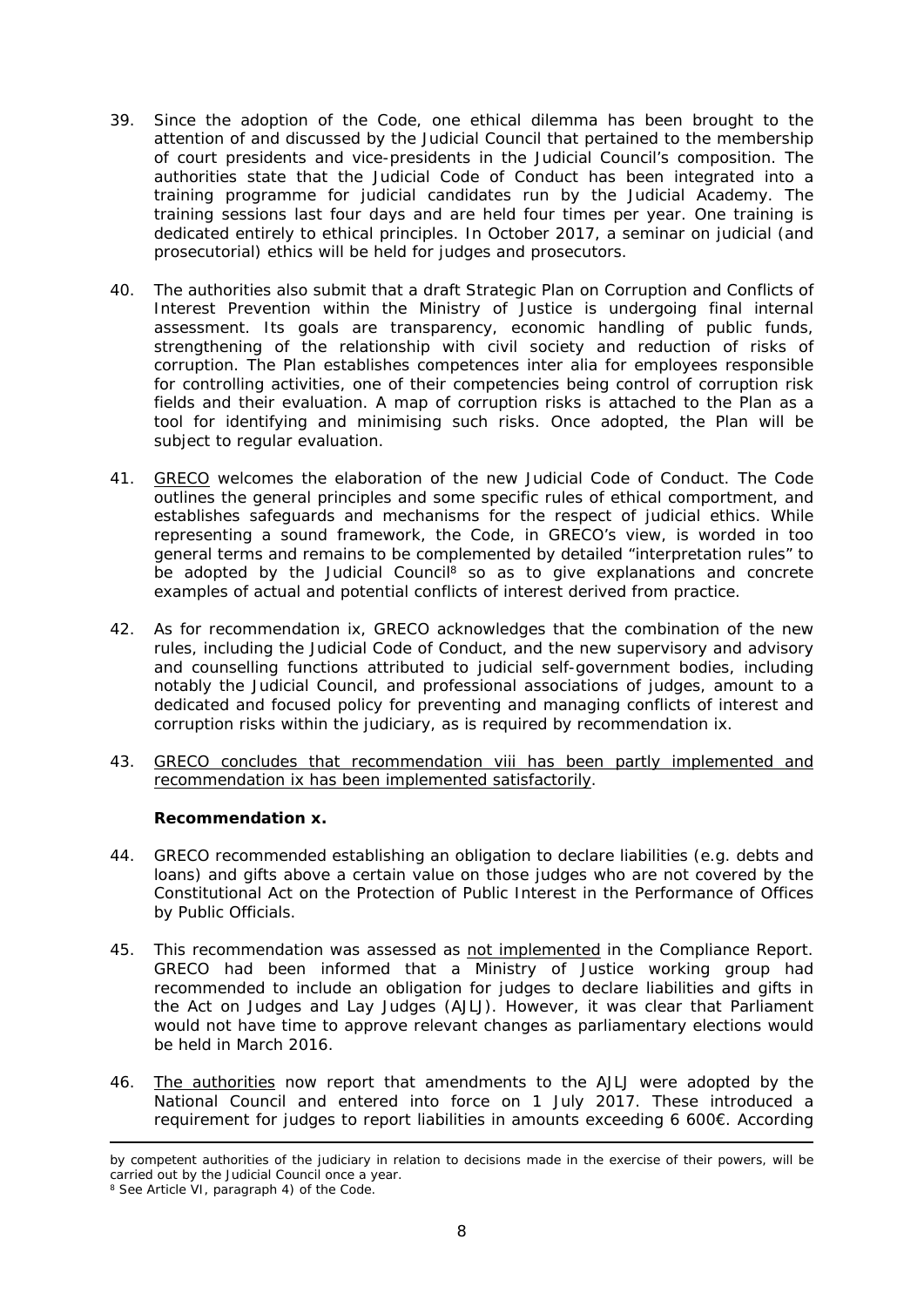to the explanatory report, "liabilities" are understood to comprise not only debts and loans but also gifts, particularly given through a deed of gift.<sup>9</sup> The authorities state that the amount of 6 600€ represents approximately twice the average monthly income of a judge. The same threshold has also been established in respect of prosecutors (cf. recommendation xvi).

- 47. GRECO welcomes the adoption of legislative amendments establishing an obligation on judges to declare liabilities, including gifts received in a private capacity of a value above 6 600€. While accepting that the aforementioned threshold may be suitable for reporting liabilities in the form of debts and loans, GRECO is of the opinion that it is too high for gifts, bearing in mind both the salary scale for judges (cf. paragraph 75 of the Evaluation Report) and national economy. GRECO furthermore notes that the newly adopted Judicial Code of Conduct prohibits the acceptance by judges of "any gifts, benefits or privileges in any form" that may be offered to them in performance of their duties with a view to influence their judgment.
- 48. GRECO concludes that recommendation x has been partly implemented.

**Recommendation xi.**

- 49. *GRECO recommended that the enforcement of rules on asset declarations under the Act on Judges and Lay Judges be strengthened, notably, by ensuring a more indepth scrutiny of the declarations, providing commensurate human and material resources to the relevant oversight body and consistently sanctioning the identified violations.*
- 50. This recommendation was considered not implemented in the Compliance Report. GRECO had noted that the system described was the same as the one assessed in the Evaluation Report. No measures had been taken to ensure a more in-depth scrutiny of asset declarations and to provide the Judicial Council with the necessary human and material resources to carry out reinforced scrutiny as a result of identified violations.
- 51. The authorities now recall the elements of asset disclosure by judges provided for under the Act on Judges and Lay Judges. They state that, in 2016, asset declarations of all (1 331) active judges were examined by the Legislative Department of the Office of the Judicial Council. Irregularities are detected by comparing current electronic declarations with those submitted in the previous year, including by using a software-performed scan and with special attention being paid to increases/decrements in property. If an irregularity is detected (for example, if the property exceeds 50 000€ and it is unclear from the declaration how it has been gained), the hand-written declaration is checked. Problematic declarations are submitted to the Judicial Council and discussed at a public hearing and explanations from the judge concerned are sought. In 2015, declarations made by four judges were discussed by the Council. During the same session it was agreed that an increase in a judge's assets exceeding a value of 100 000€ is to automatically trigger a discussion with a judge. In 2016, this threshold had been decreased to 50 000€.
- 52. The authorities indicate that, to date, there have been no cases where a judge has not been able to explain an increase in property. Most anomalies result from errors or omissions. Discrepancies in asset declarations may not automatically constitute a disciplinary breach. These are discussed with the respective judge and, if properly

<sup>&</sup>lt;sup>9</sup> Pursuant to Section 628 of the Civil Code, the deed of gift must be concluded in writing if the subject of the gift is real estate. If the subject of the deed of gift is a movable thing, the deed of gift is to be concluded in writing only if the movable gift is not transferred at the time of the conclusion of the deed of gift.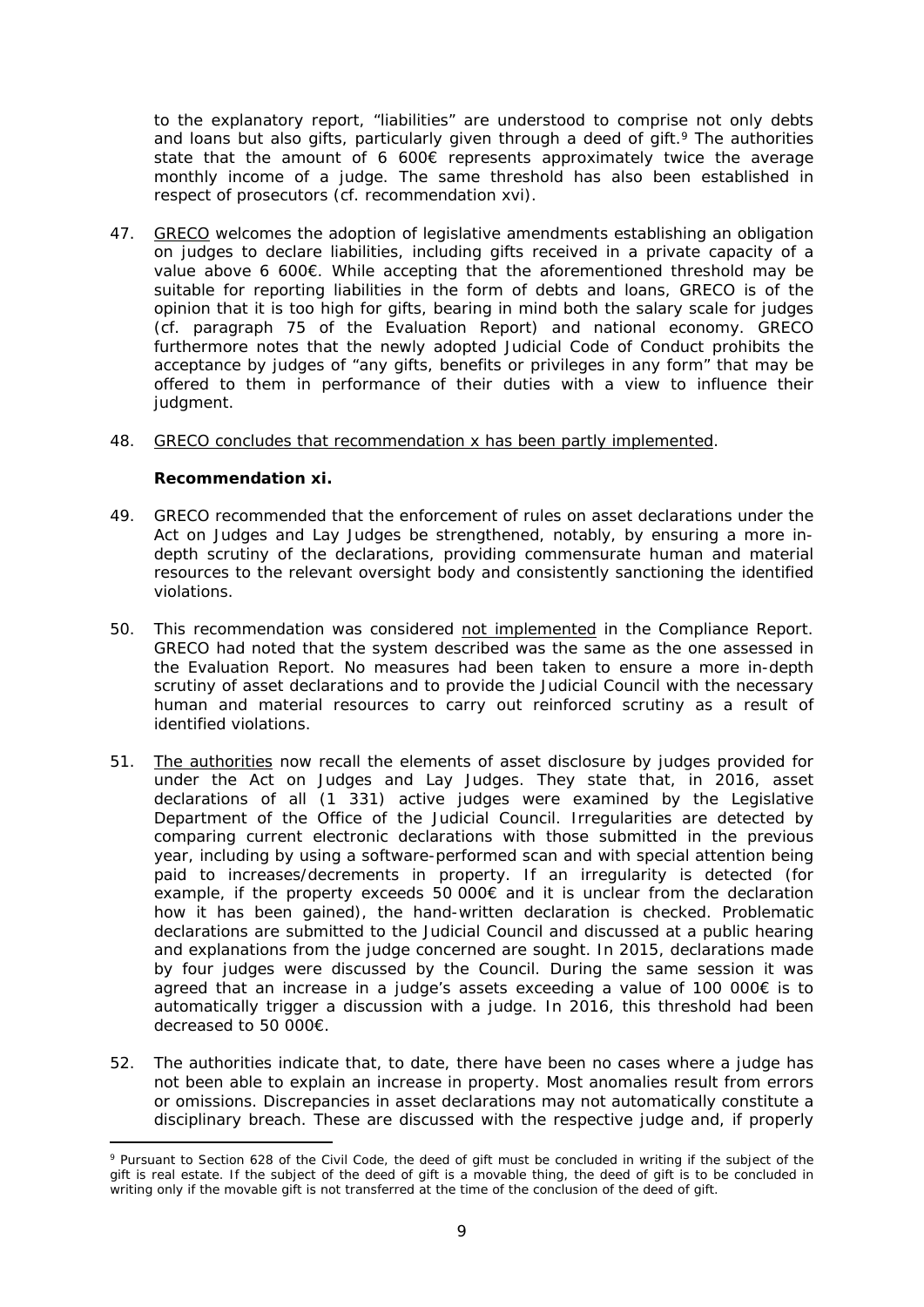explained, no disciplinary measures ensue. The authorities also admit that the human resources of the Legislative Department of the Judicial Council remain insufficient and that this is a persistent concern.

- 53. GRECO notes some progress with respect to this recommendation, notably the use of dedicated software to compare asset declarations of judges and their close family members submitted with those of the previous year. Nonetheless, the human and material resources available to the Judicial Council remain insufficient to ensure indepth quality checks of declarations submitted by over one thousand three hundred judges. Above all, it is worrisome that the threshold for the red flag that automatically triggers a request to a judge to explain property accruals is set rather high (above 50 000€). GRECO takes the view that it would be advisable to decrease the threshold to a level that takes better account of the overall economy and the salary of judges in the country. GRECO concludes that this recommendation has only been partly implemented and renews its invitation to the authorities to comply fully with it.
- 54. GRECO concludes that recommendation xi has been partly implemented.

*Corruption prevention in respect of prosecutors*

**Recommendations xii and xiii.**

- 55. *GRECO recommended:*
	- *that (i) the 2012 Ethics Code be reviewed in order to establish whether it sets clear ethical standards of professional conduct for the Public Prosecution Service and is adapted if necessary and made public; and (ii) the proper application of the code be ensured (via a supervisory mechanism and sanctions) and supported by dedicated training, advice and counselling (recommendation xii);*
	- *that guidelines on the prevention and management of actual and potential conflicts of interest be elaborated within the Public Prosecution Service (recommendation xiii).*
- 56. Recommendation xii was assessed as partly implemented in the Compliance Report. GRECO had taken note of the preparation of a draft Code of Ethics, in broad consultation with the Prosecution Service, and welcomed the carrying out of training sessions on ethics in the curriculum of the Judicial Academy for 2015. As for recommendation xiii, it was qualified as not implemented. The inclusion of a guideline on conflicts of interest in the draft Code of Ethics was planned but it remained to be seen whether it would provide sufficient explanations – such as a definition, possible examples and steps to be taken when confronted with a possible or actual conflict situations, or in case of doubt. Going beyond the scope of the recommendation, the Prosecutor General had agreed with the diagnosis of GRECO regarding a lack of available information on the frequency of disqualifications. He had therefore issued a binding instruction establishing a Register of Disqualifications at all levels within the Service. Moreover, legislative amendments had been prepared requiring instructions from superior prosecutors to their subordinates to be issued in writing, including when a prosecutor is removed from a case.
- 57. With respect to recommendation xii, the authorities now inform that the Act on Prosecutors and Candidate Prosecutors (APCP) was amended to establish a legal basis for adopting a Code of Ethics. New Section 2017a APPC reads that "ethical rules for prosecutors are contained in the Code of Ethics. The Code of Prosecutors'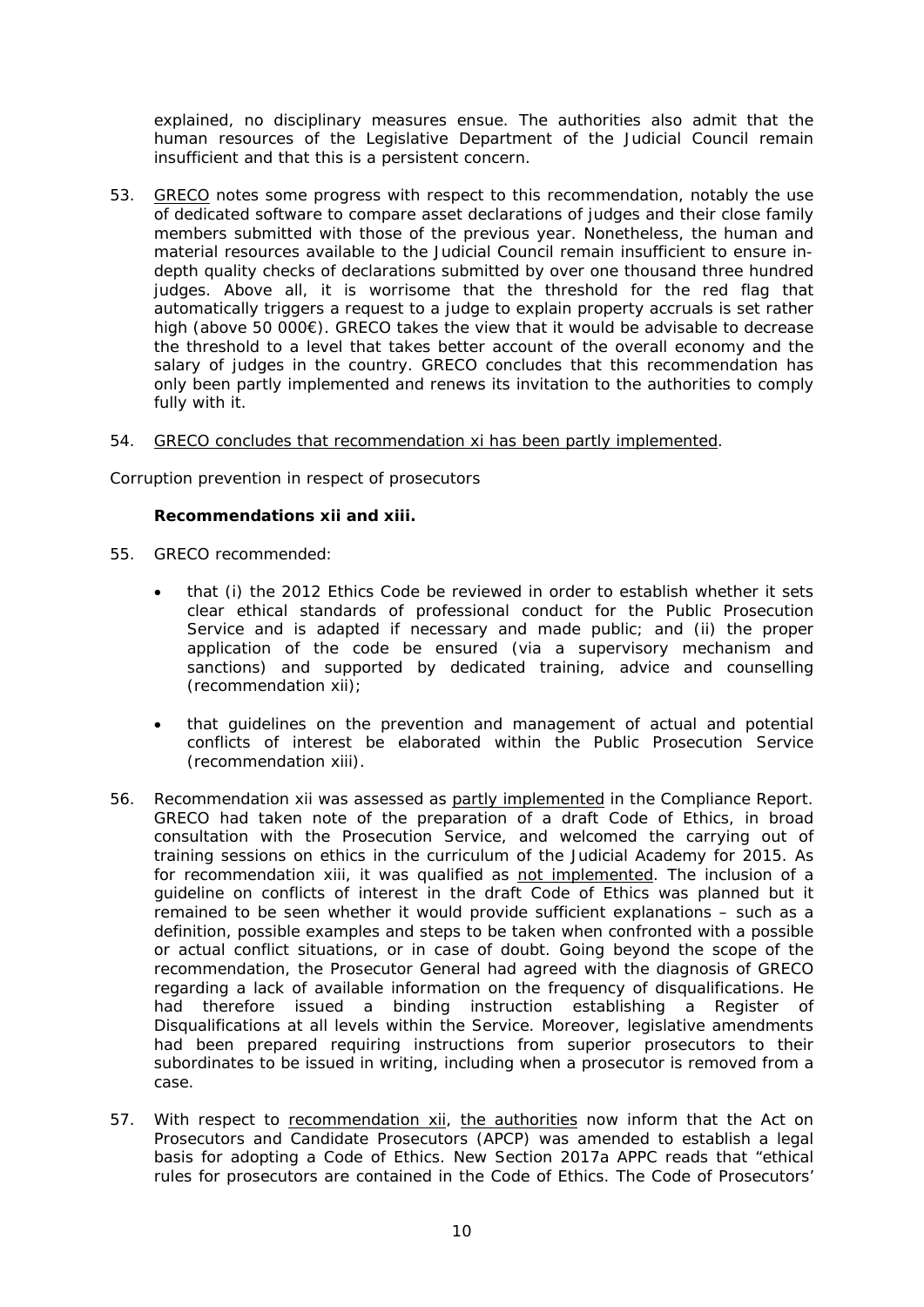Ethics shall be approved by the Council of Prosecutors, it shall be published on the website of the General Prosecutor's Office". The Code of Ethics for Prosecutors<sup>10</sup>, binding on all prosecutors, was adopted by the Council of Prosecutors on 11 January 2016 and published on the web site of the General Prosecutor's Office accompanied by a Commentary<sup>11</sup>.

- 58. New Sections 217b, 217c and 217d APCP have established an Ethics Committee competent to ascertain the conduct of prosecutors, including on its own motion. A separate body – the Disciplinary Commission – is to establish whether a prosecutor's conduct amounts to an ethical breach and to request the Committee's opinion thereon; the opinion of the Ethics Committee is not binding on the Commission. On 17 March 2016, the Assembly of Prosecutors adopted the rules for election of the Committee, following which the assemblies of prosecutors elected its nine members<sup>12</sup>, and the Committee became operational. Its Rules of Procedure entered into force on 16 June 2016 and it issued its first opinion on 19 October 2016. According to the Rules of Procedure, the Committee is to regularly publish all "generalising opinions and recommendations" and to inform the public on its activities via the website of the Prosecutor General's Office.
- 59. The authorities further report that training activities are continuously organised by the Judicial Academy as well as the Prosecution Service, and give concrete examples. Issues pertinent to professional ethics are furthermore put on the agenda of meetings held at the various levels of the Prosecution Service.
- 60. In so far as recommendation xiii is concerned, the authorities refer to the Code of Ethics for Prosecutors, which is meant to resolve all conflicts of interest related dilemmas. Resolution No. 2 of the Ethics Committee adopted in September 2016 defines conflicts of interest as "a contradiction between due performance of the duties of a prosecutor and his personal interests and his relation to the matter which has or could have an impact on due performance of the duties of a prosecutor, on his impartiality, independence and credibility in relation to the proceedings and decision in the matter". After having thoroughly considered this matter, the Ethics Committee concluded that the Slovak legal order now contains clear rules on how to resolve conflicts of interest, including in the newly adopted Code of Ethics, and that no practical problems pertaining to conflicts of interest are identified in the Prosecution Service.
- 61. Going beyond the scope of the recommendation, the authorities mention amendments to the APCP which have introduced a requirement for instructions from superior prosecutors to their subordinates to be issued in writing and, when a prosecutor is removed from a case, to be substantiated. Those instructions are to be published. Since the Register of Disqualifications has been established across all prosecution offices in January 2015, two cases have been identified where prosecutors had to be disqualified due to a conflict of interests.
- 62. GRECO commends the authorities for adopting the Code of Ethics for Prosecutors. The Code and its Commentary appear to be comprehensive and provide suitable guidance on the expected professional conduct. GRECO is pleased that the Code is conceived as a "living document" and will draw on and be interpreted in light of the reasoned decisions of the Ethics Committee as well as those of the Prosecution Service. Both the Code and the Commentary are accessible on a designated website. The Ethics Committee oversees the Code's application and can receive

<sup>10</sup> <https://www.genpro.gov.sk/information-for-press/code-of-ethics-for-prosecutors-3973.html> 11[https://www.genpro.gov.sk/information-for-press/commentary-on-the-code-of-ethics-for-prosecutors-](https://www.genpro.gov.sk/information-for-press/commentary-on-the-code-of-ethics-for-prosecutors-3974.html)[3974.html](https://www.genpro.gov.sk/information-for-press/commentary-on-the-code-of-ethics-for-prosecutors-3974.html)

 $\overline{12}$  The list of members is available on the website of the General Prosecutor's Office: <https://www.genpro.gov.sk/eticka-komisia-prokuratury/zoznam-clenov-etickej-komisie-prokuratury-3936.html>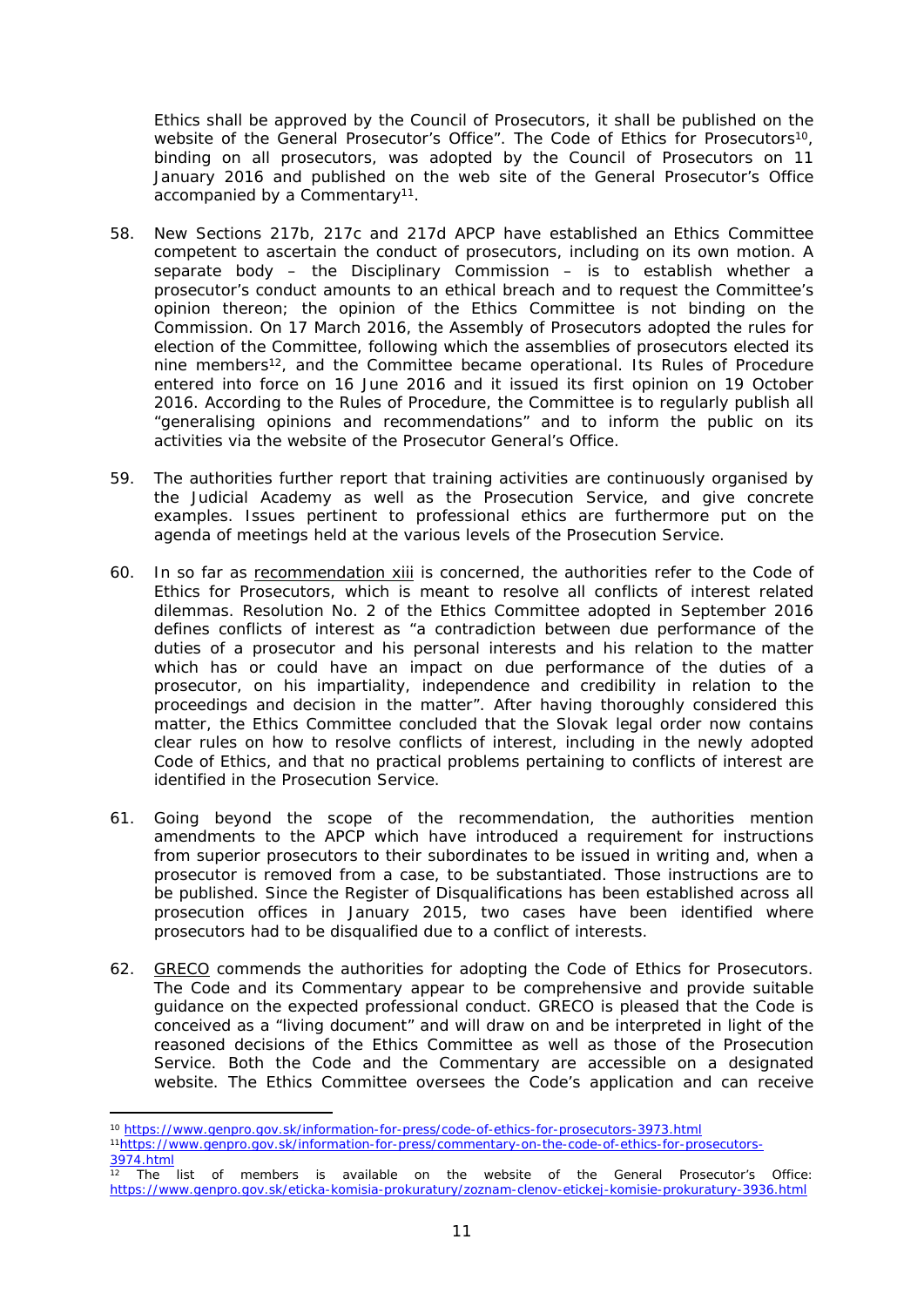complaints from any person, act *ex officio* and issue opinions in cases where a prosecutor's misconduct constitutes a breach of ethical rules. In 2016-2017, training programmes on the Code and related subjects were regularly held for prosecutors and candidate prosecutors. In view of the foregoing, GRECO concludes that recommendation xii has been implemented satisfactorily.

- 63. As for recommendation xiii, GRECO welcomes the adoption by the Ethics Committee of a definition of a conflict of interest and the inclusion in the Code of Ethics and its Commentary of the description of types of behaviour that would qualify as a conflict of interest and of specific preventive and remedial action. GRECO takes the view that the new policy framework, which is underpinned by the standards contained in the Constitutional Act on Protection of Public Interest in the Performance of Offices by Public Officials, the Act on Prosecutors and Candidate Prosecutors, the Criminal Procedure Code and the recently adopted Code of Ethics, and implemented *inter alia* with the involvement of the newly created Ethics Committee, is now adequately meeting the requirements of the recommendation. Going beyond the scope of the recommendation, GRECO welcomes the new APCP provisions on instructions and the information related to the functioning of the Register of Disqualifications.
- 64. GRECO concludes that recommendations xii and xiii have been implemented satisfactorily.

**Recommendation xiv.**

- 65. *GRECO recommended that the data contained in the affidavits and asset declarations of prosecutors be made publicly accessible in practice and all obstacles*  to such access be removed, with due regard to the privacy and security of *prosecutors and their family members who are subject to a reporting obligation.*
- 66. This recommendation was categorised as partly implemented in the Compliance Report. GRECO had welcomed the development of a bill which was meant to facilitate *inter alia* access in practice to the affidavits and to the published part of prosecutors' asset declarations. On a more general note, GRECO had recalled its awareness of the lack of general standards in this field and of the need to strike an appropriate balance between the privacy and security of prosecutors and their family members, as the wording of the recommendation indicates. It had stressed that this recommendation was tailored to the specific situation in the Slovak Republic, in which prosecutors' affidavits and (part of) their asset declarations were public documents in theory, but access to them was restricted in practice.
- 67. The authorities now report that amendments to the APCP, effective as of January 2016, have introduced a requirement to publish and keep up to date the list of the country's prosecutors. Such a list has been published on the web site of Prosecutor General's Office<sup>13</sup>. Prosecutors' declarations of assets have also been made available on the same website<sup>14</sup>.
- 68. GRECO is satisfied that the previously existing contradiction between the public nature of prosecutors' affidavits and asset declarations, and the fact that these documents could only be searched by a prosecutor's first and last name - the information that was protected by law (except for the chief prosecutors' names), has been resolved. That being said, the comparison of the *published* declarations of prosecutors and judges shows that their format is different and that the former are not always consistent and mostly list the types of assets (e.g. real estate, movable property, revenues, loans) and liabilities (debts, loans, gifts) but not their monetary value. Although GRECO understands that the value-related information is disclosed

<sup>13</sup><https://www.genpro.gov.sk/prokuratura-sr/menny-zoznam-prokuratorov-slovenskej-republiky-3928.html> <sup>14</sup> <https://www.genpro.gov.sk/prokuratura-sr/majetkove-priznania-30a3.html>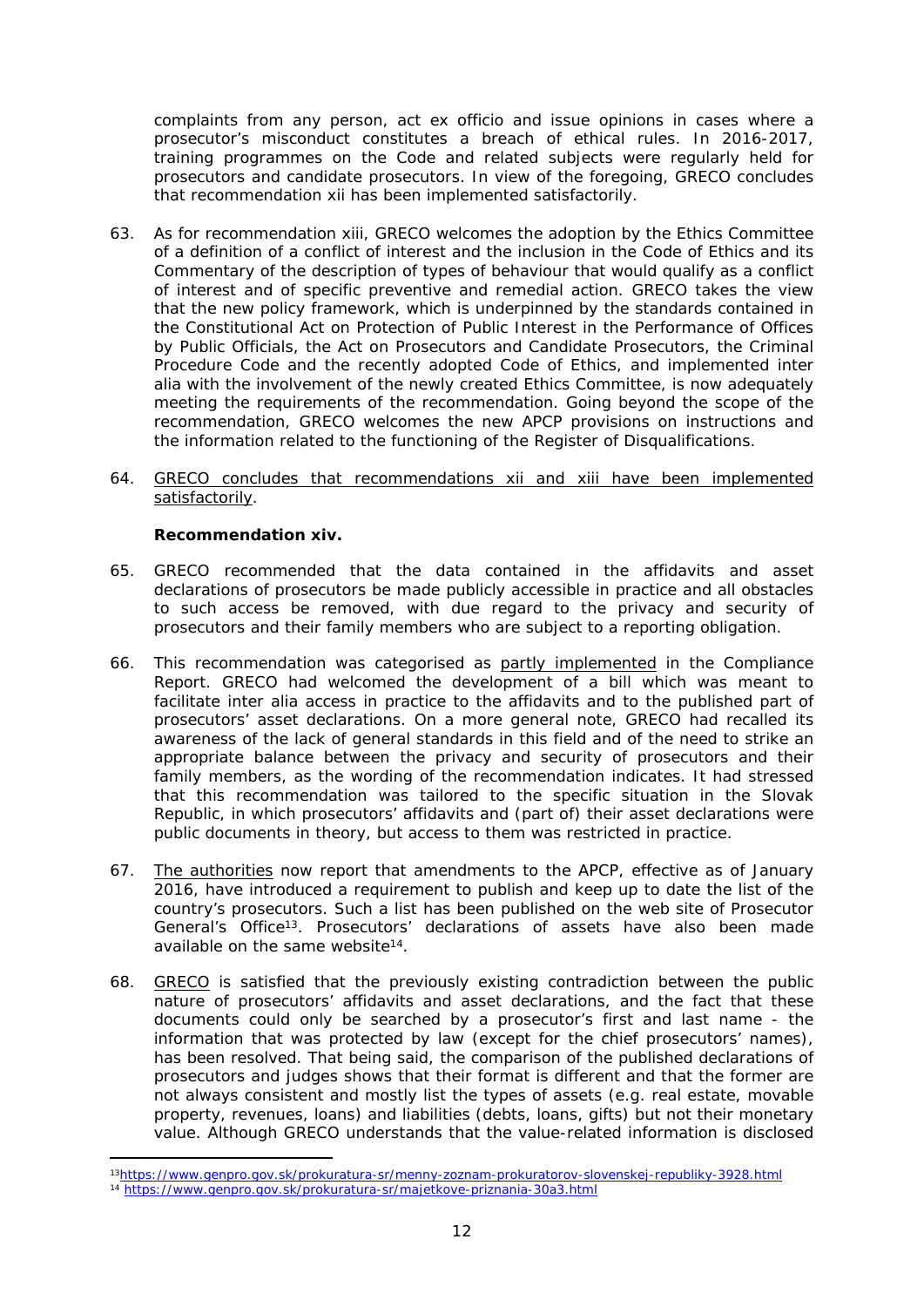by prosecutors to the competent authority, the public does not have access to it and therefore is not in a position to form an objective view on the value of each item of a prosecutor's assets or their global value. GRECO concludes that this situation needs to be rectified and the scope of information from a prosecutor's asset declaration expanded to consistently include value-related information.

## 69. GRECO concludes that recommendation xiv has only been partly implemented.

**Recommendation xv.**

- 70. *GRECO recommended that the acceptance, reporting and management of gifts by all categories of prosecutors while performing their duties be regulated.*
- 71. This recommendation was considered partly implemented in the Compliance Report. GRECO had welcomed a prohibition on trainee prosecutors accepting gifts and other advantages in relation to their duties and the inclusion of a similar prohibition in the draft Code of Ethics. It had noted that gifts of a value exceeding 6600€ had to be reported in prosecutors' asset declarations, but that no provision was made for the reporting and management of gifts under this high threshold.
- 72. The authorities refer to paragraph 1.4 of the Code of Ethics for Prosecutors: "Prosecutors shall not accept any invitations, gifts or any other favours that would give rise to any suspicion or cast any doubt on their independence". The Commentary to the Code provides additional guidance.
- 73. GRECO is satisfied that the Code of Ethics prohibits the acceptance of gifts by prosecutors. The Commentary to the Code further clarifies that "prosecutors shall not accept any gift *in connection with the exercise of their office*, except for gifts received at official admissions of delegations and when representing the Prosecution Service in international co-operation." Prosecutors are to report any proposals of gifts, whether tangible or intangible, to their line managers. GRECO recalls that, previously, there was no ban on prosecutors accepting gifts, save the Prosecutor General in his/her capacity as a public official under the Constitutional Act on Protection of Public Interest in the Performance of Offices by Public Officials. This recommendation has thus been implemented satisfactorily.
- 74. GRECO concludes that recommendation xv has been implemented satisfactorily.

**Recommendation xvi.**

- 75. *GRECO recommended introducing an obligation on prosecutors to declare liabilities (e.g. debts and loans) and gifts above a certain threshold.*
- 76. This recommendation was assessed as partly implemented in the Compliance Report. GRECO had welcomed the draft provision introducing an obligation on prosecutors to declare liabilities, but noted again that the 6 600 $\epsilon$  threshold was high.
- 77. The authorities now explain that the revised APCP<sup>15</sup> has established an obligation on prosecutors to disclose contractual obligations, as well as real estate, movable property and property rights and other values received for free if their value exceeds 6 600€. If the aggregate value of such assets exceeds 16 600€, they are to be disclosed even if their additional value does not exceed 6 600€. The Prosecutor General's Office has reviewed the threshold of 6 600€ and considers it sufficient and not requiring modification.

<sup>15</sup> Section 28(2)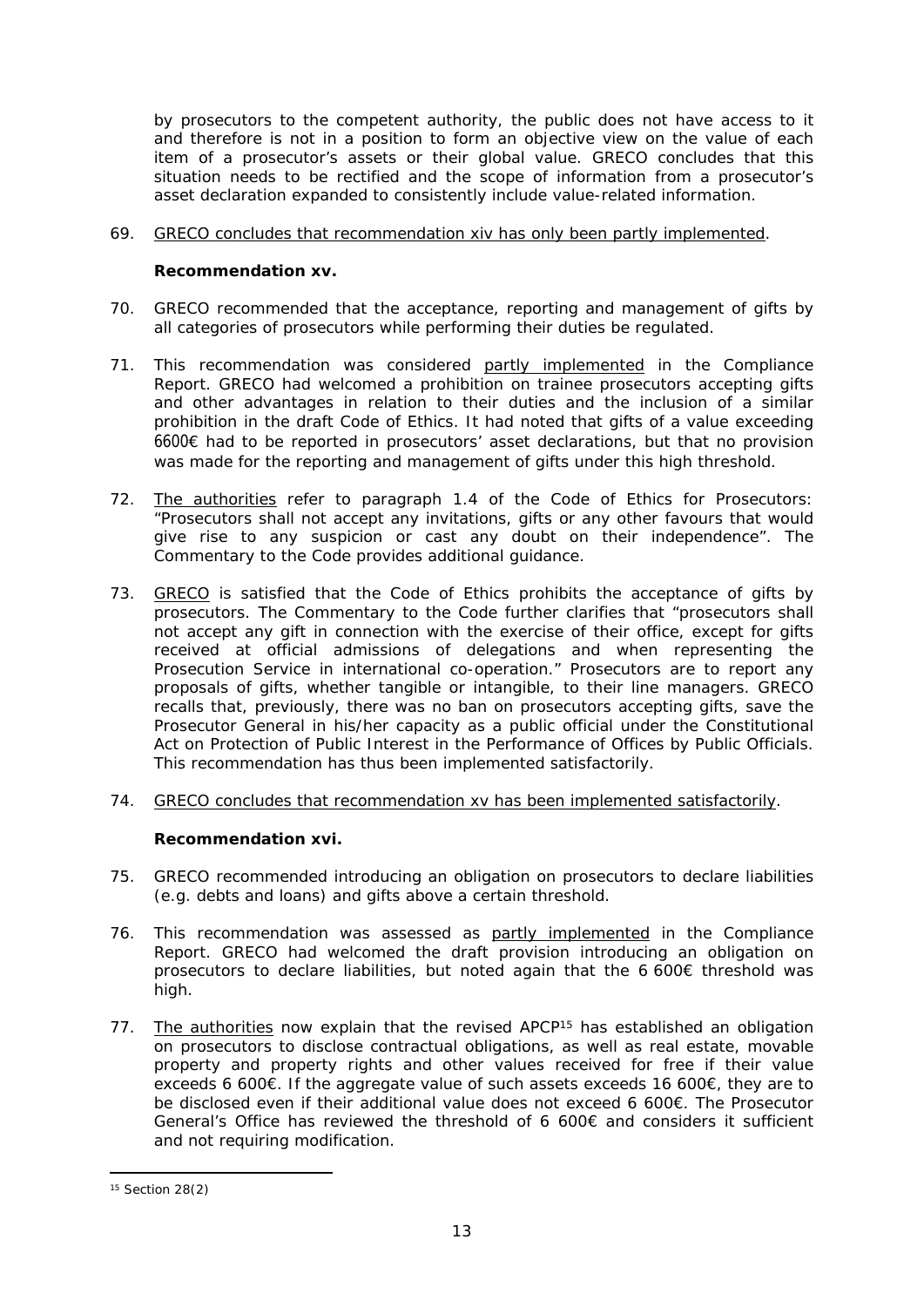- 78. GRECO acknowledges that prosecutors are now obliged to declare liabilities (debts and loans) as well as gifts. However, as before, it finds the threshold of 6 600€ for reporting gifts received by prosecutors in a private capacity to be too high.
- 79. GRECO concludes that recommendation xvi remains partly implemented.

#### **III. CONCLUSIONS**

- 80. **In view of the conclusions contained in the Fourth Round Compliance Report on the Slovak Republic and in view of the above, GRECO concludes that the Slovak Republic has implemented satisfactorily or dealt with in a satisfactory manner six of the sixteen recommendations contained in the Fourth Round Evaluation Report.** Of the remaining recommendations, eight recommendations have been partly implemented and two recommendations have not been implemented.
- 81. More specifically, recommendations vi, vii, ix, xii, xiii and xv have been implemented satisfactorily, recommendations ii, iii, iv, viii, x, xi, xiv and xvi have been partly implemented and recommendations i and v have not been implemented.
- 82. As for members of parliament, the only progress recorded has been the revision of the Rules of Procedure of the National Council with a view to establishing the legal basis for a Code of Conduct for MPs and for holding MPs accountable for breaches. Although the draft Code of Conduct is said to have been prepared and to address *inter alia* conflicts of interest and the acceptance of gifts and other benefits by MPs, it remains to be endorsed by the inter-parliamentary Working Group before being submitted to parliament for formal adoption. Regrettably, political consensus has still not been reached on how to attain greater transparency of the legislative process by regulating MPs' relations with third parties, including lobbyists, or how to further refine financial disclosure rules and strengthen their supervision and enforcement.
- 83. With respect to judges, the progress has been mixed. The corruption prevention framework has been reinforced by the new Judicial Code of Conduct, which is implemented through a unified approach involving judges, judicial self-governing bodies, including notably the Judicial Council, and professional associations of judges. The combination of the new rules and the new supervisory and advisory/counselling functions attributed to judicial bodies amount to a dedicated policy aimed at preventing and managing conflicts of interest within the judiciary. Nonetheless, the Code itself is worded in too general terms and remains to be complemented by detailed "interpretation rules", relating *inter alia* to conflicts of interest and give explanations and concrete examples of actual and potential conflicts of interest derived from practice. Similarly, while the adoption of legislation establishing an obligation on judges to declare liabilities and gifts is a positive development, the threshold for declaring gifts received by judges in their personal capacity remains too high and more efficient scrutiny of judges' asset declarations has to be ensured.
- 84. As regards prosecutors, several developments are to be welcomed. The Code of Ethics for Prosecutors, accompanied by a detailed commentary, has been adopted and its supervision entrusted to the Ethics Committee. Prosecutors may no longer accept gifts while performing their duties and are to declare liabilities in the form of debts and loans. That being said, as in the case of judges, the threshold for declaring gifts received by prosecutors in their private capacity needs to be lowered to an appropriate level and the scope of public disclosure of the information from